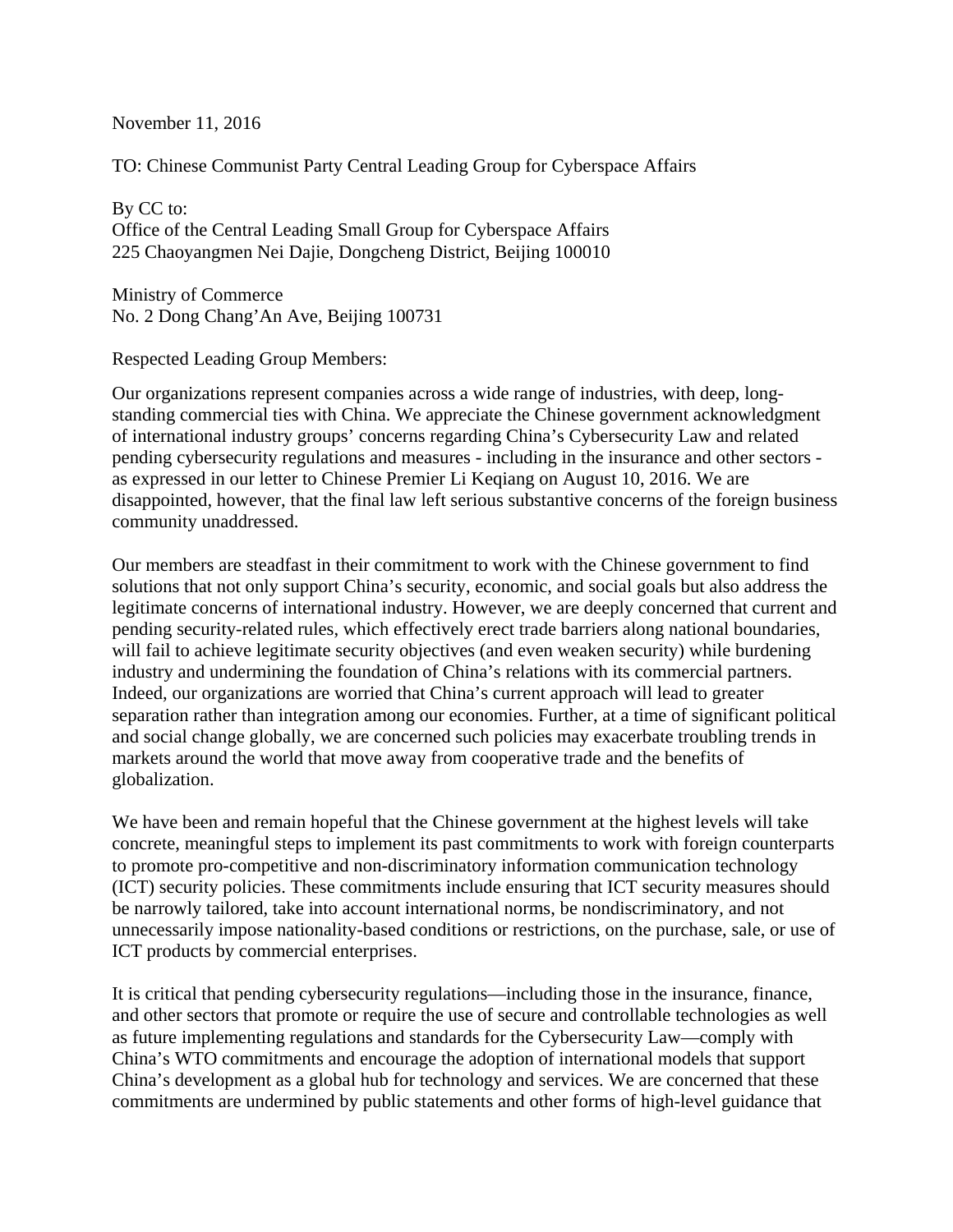call for indigenous and controllable substitution plans for information technology products and services. We remain particularly concerned about provisions in the new Cybersecurity Law and related measures that mandate broad data residency requirements and restrictions of cross-border data flows, trade-inhibiting security reviews and requirements for ICT products and services, and broad requirements for data sharing and technical assistance that may decrease the security of products and harm consumer privacy. Our organizations have detailed our concerns in numerous submissions and other communications to the Chinese government. A list of those submissions are below.

Our concerns encompass enormously consequential issues for China's economy, its relations with economic and commercial partners, and the global economy. We appreciate the challenges that regulators around the world face in managing new technologies and addressing legitimate security concerns. However, we respectfully urge that China's cybersecurity policies going forward better reflect a globalized information and communications technology sector, advance market competition, promote transparency, and allow commercial procurers to set their own requirements for the equipment and software they purchase. In our collective experiences, those economies that adhere to these principles will be both stronger and more secure than those that do not.

Thank you for your time and attention. We hope to be able to have further discussion with you and relevant senior officials on our concerns to provide proper context and detail. For reference, a more complete and detailed summary of our concerns with the aforementioned regulations can be found within the documents cited below.

# Signed,

ACT | The App Association American Chamber of Commerce in China American Chamber of Commerce in Korea American Chamber of Commerce in Shanghai American Chamber of Commerce South China American Council of Life Insurers (ACLI) American Insurance Association (AIA) Australian Chamber of Commerce and Industry Australian Industry Group BSA | The Software Alliance (BSA) BusinessEurope Canada-China Business Council (CCBC) Coalition of Services Industries Communications and Information Network Association of Japan (CIAJ) Computer & Communications Industry Association The Computing Technology Industry Association (CompTIA) DIGITALEUROPE European Services Forum (ESF) Export Council of Australia Financial Services Forum (FSF)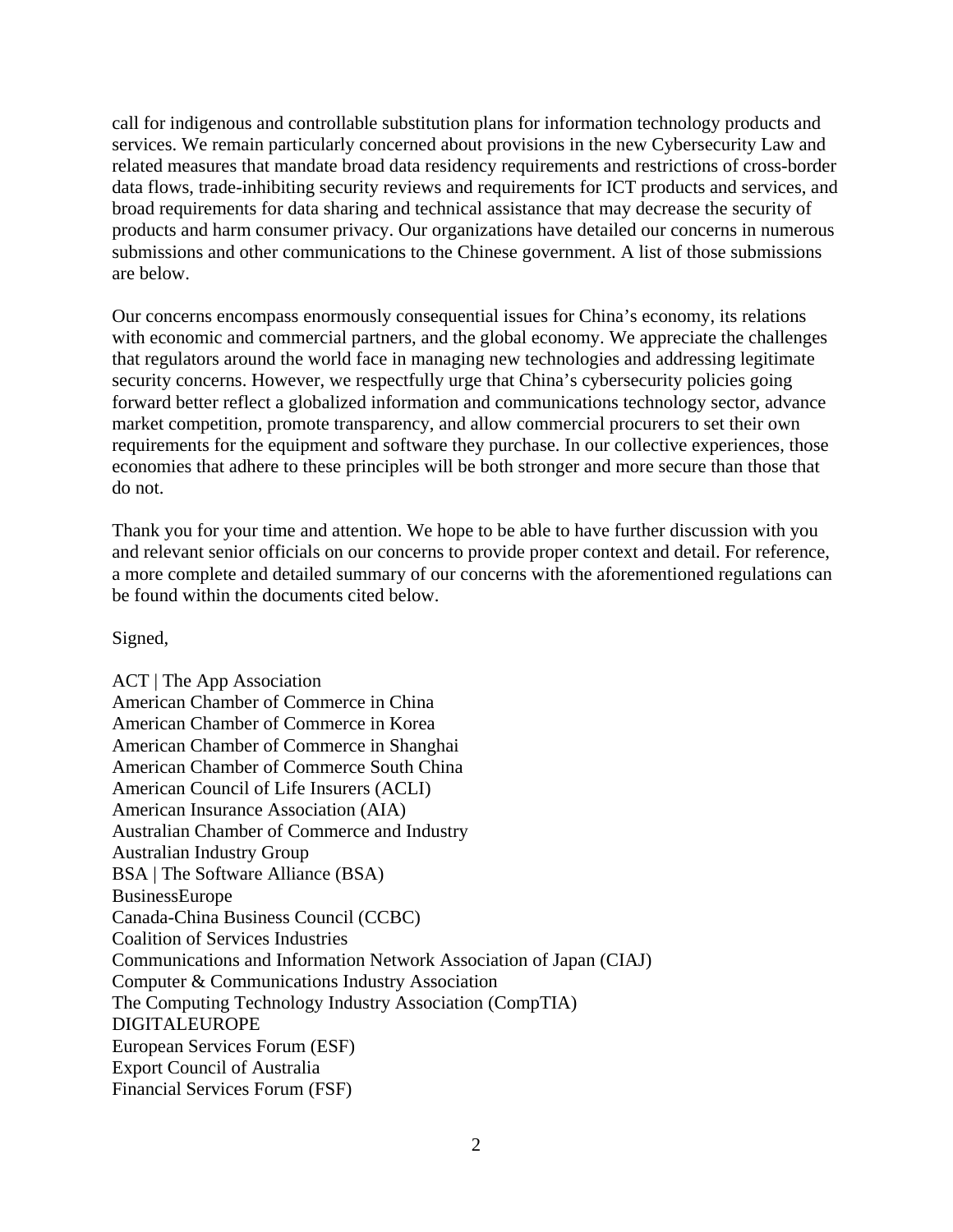Information Technology Industry Council (ITI) Internet Association Japan Business Machine and Information System Industries Association (JBMIA) The Japan Chamber of Commerce and Industry Japanese Chamber of Commerce and Industry in China Japan Electronics and Information Technology Industries Association (JEITA) Japanese Information Technology Services Industry Association (JISA) Keidanren National Foreign Trade Council Property Casualty Insurers Association of America Reinsurance Association of America Securities Industry and Financial Markets Association (SIFMA) Semiconductor Industry Association (SIA) Software and Information Industry Association (SIIA) **TechNet** techUK Telecommunications Industry Association (TIA) TheCityUK Trans-Atlantic Business Council (TABC) United States Council for International Business (USCIB) U.S. Chamber of Commerce US-China Business Council (USCBC) United States Information Technology Office (USITO)

# **Previous Submissions and Communications:**

# **Global Association Letters**:

*Global Business Association Letter to Premier Li Keqiang*, August 10, 2016 *Global Association Letter to CIRC Chairman Xiang Junbo*, June 1, 2016 *Global Association Letter to CBRC on Draft Regulations Affecting Technology Purchases*, September 15, 2015

# **Comments on Draft Cybersecurity Law**:

*BSA Submission on 2nd reading of China's Draft Cybersecurity Law*, August 4, 2016 *Japanese Industry Comments on 2<sup>nd</sup> reading of China's Draft Cybersecurity Law, August 4,* 2016 *Japanese Industry Comments on the 1<sup>st</sup> reading of China's Draft Cybersecurity Law, August 5,* 2015 *US Chamber of Commerce Joint Submission on 2nd reading of Draft Cybersecurity Law*, August

2016

*USCBC Comments on the 2nd reading of the Draft Cybersecurity Law*, August 4, 2016 *USITO Comments on 2nd reading of the Draft Cybersecurity Law*, August 1, 2016 *USITO Comments on the 1st reading of the Draft Cybersecurity Law*, August 5, 2015